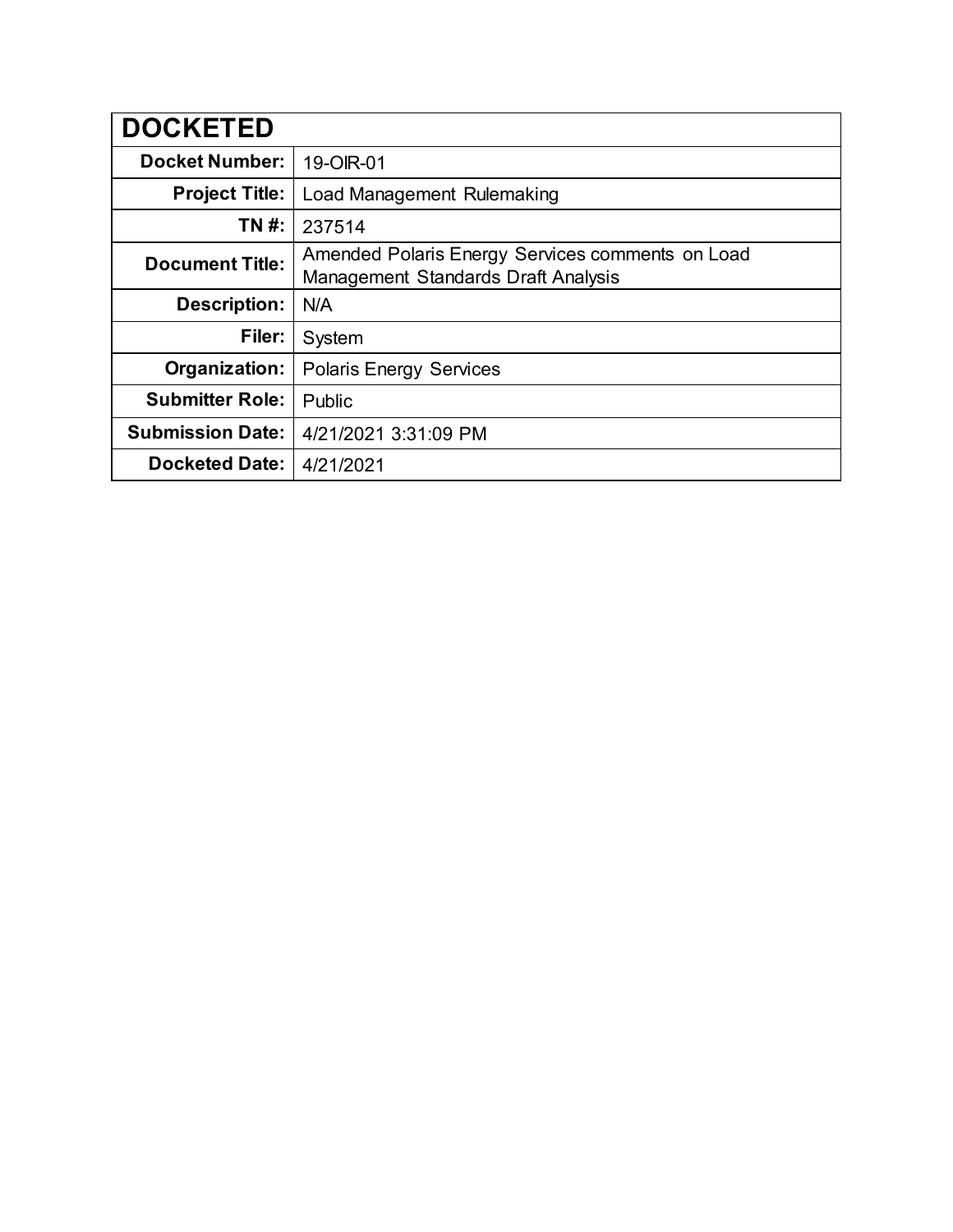*Comment Received From: Polaris Energy Services Submitted On: 4/21/2021 Docket Number: 19-OIR-01*

## **Amended Polaris Energy Services comments on Load Management Standards Draft Analysis**

Polaris Energy Services amends its comments as follows:

1. AutoDR incentives should be available to customers who respond to dynamic pricing tariffs authorized under this proceeding.

With years of effort and investment by California in technology and standards, the AutoDR program helps end users to deploy controls that enable loads to respond to signals from the grid. As currently constituted, however, the incentives offered for automation REQUIRE that recipients maintain high levels of peak usage in order to then curtail that load during infrequent DR events. The incentives cannot be used to automate load shift based on Time of Use price signals and, without regulatory action, will not be available to automate load shift in response to dynamic prices that are published based on this proceeding. Polaris recommends that the standards address this dissonance and, whether independently or in collaboration with the CPUC, direct that AutoDR incentives be made available to customers that respond to dynamic tariffs.

2. IOUs request to be "given time" for pilots etc.: Polaris recommends that requests to slow this process be rejected.

While we cannot divine intent, studies and pilots have the effect of 'kicking the can down the road' when our state and country have determined that we can ill afford to do so. These comments relate specifically to PG&E and Agricultural Irrigation customers. In the CPUC Reliability proceeding, PG&E rebuffed proposals to make simple program modifications that would significantly increase participation in existing programs by leaning on an "Ag DR Study" that it planned to conduct. After embarking on that study, PG&E reached the highly predictable conclusion that it would not be able to implement the intended pilot program in 2021 in the time available, meaning that the overarching goal of the reliability proceeding--to get more load for 2021--was abandoned. Instead, it plans to "study" the subject and has not committed to conducting a pilot in 2022 either, after which the results of the "study" will be incorporated in the next program cycle. Similarly, while PG&E proposed a RTP pilot in its 2020 General Rate Case Phase II, it does not plan a pilot for agriculture but only "rate design research." This means that for one of the two largest flexible resources in the state--irrigation pumping--there is NO program or pilot planned or intended by PG&E. No time should be given for pilots when there ARE NO pilots!

3. Previous research: IOUs should be required to build on ratepayer-funded research. Many of the questions slated to be answered by the pilots and studies for which the IOUs request that this process wait have been addressed in research, including EPIC agreements. It not only slows progress toward our policy goals to replicate that research but requires ratepayers to pay twice or more for the same work. For example, TeMix and Universal Devices conducted a successful dynamic pricing (Transactive Energy)